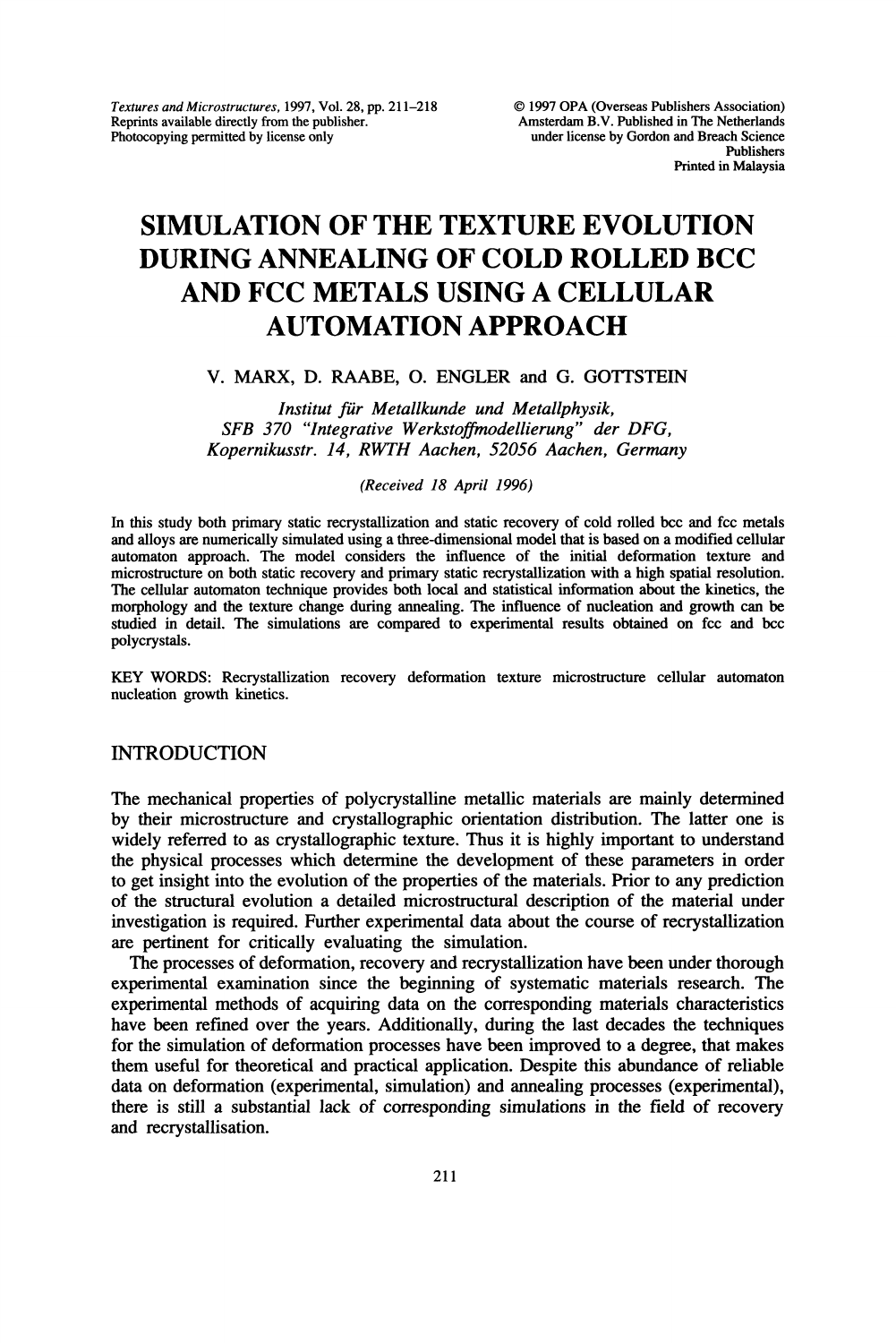#### 212 V. MARX ET AL.

Using this broad range of data it is now possible to simulate the recrystallization of heavily deformed materials in its entirety. Starting from the deformed microstructure the process can be studied in a detailed manner using computer experiments. Rigorous verification of these simulations can always be achieved relying only on experimental data. Furthermore, convergence with analytical approaches can be easily checked for behaviour at the limit of the model. Thus, one may expect to gain substantial insight into the physical processes during the annealing of heavily deformed metals.

After verification, the employment of computer experiments can be used to optimise the material properties. The primary static recrystallization is the most important process during the heat treatment of heavily deformed metals. It is necessary to understand the development of the crystallographic texture during this process. Thus it is possible to gain the ability to predict and optimise the mechanical behaviour of the specimen under consideration. The present study describes a model for the simulation of primary static recrystallisation and static recovery. Two typical applications are presented and discussed.

#### DESCRIPTION OF THE MODEL

The model for the simulation of primary static recrystallization is based on a cellular automaton approach. The model considers the local microstructure and microtexture at length scales ranging from a few subgrains up to several hundred grains. From the numerical simulation, one obtains data about the kinetics, the microstructural and textural evolution during annealing of cold worked metals and alloys. It is possible to cope with largely different nucleation and growth conditions ranging from pure recovery to dynamic recrystallization. The model incorporates both nucleation and the subsequent growth of the nuclei into the deformed matrix.

At the start of the simulation, a cubic lattice is superimposed on a representative portion of the deformation microstructure. Each cell in this lattice is characterised through its orientation, its dislocation density and its site. The state of a cell x at the time  $t_i$  is determined through the state of its neighbour at the previous timestep  $t_{i-1}$ . A great variety of possible transition rules exists. This leads to <sup>a</sup> good adaptability of the model to other cases. Cyclic boundary conditions are assumed for the lattice. The model is discrete both in time and space.

For the simulation of recrystallization two steps are considered: The first step regards the formation of nuclei inside the deformed matrix. The second step treats their subsequent growth into the deformed matrix. To simulate nucleation, spheres of a given radius are arranged within the simulated volume. The employment of spheres as nuclei is necessary to overcome the influence of the grid geometry on the grain geometry. The dislocation density of all cells within these spheres is decreased to the dislocation density of the non-deformed matrix. To save computer memory only cells belonging to the surface of these nuclei are considered during the subsequent computations. The crystallographic orientation distribution of the nuclei is determined by random selection out of a predefined nucleation spectrum. This rule represents the case of oriented nucleation. By variation of the employed probability matrix, any kind of oriented nucleation can be incorporated. Furthermore, it is possible to vary the nucleation condition temporal, e.g. site saturation or constant nucleation rate. Furthermore, a spatial variation, e.g. homogeneous nucleation, nucleation at grain boundaries, nucleation at deformation inhomogineities can be introduced into the model.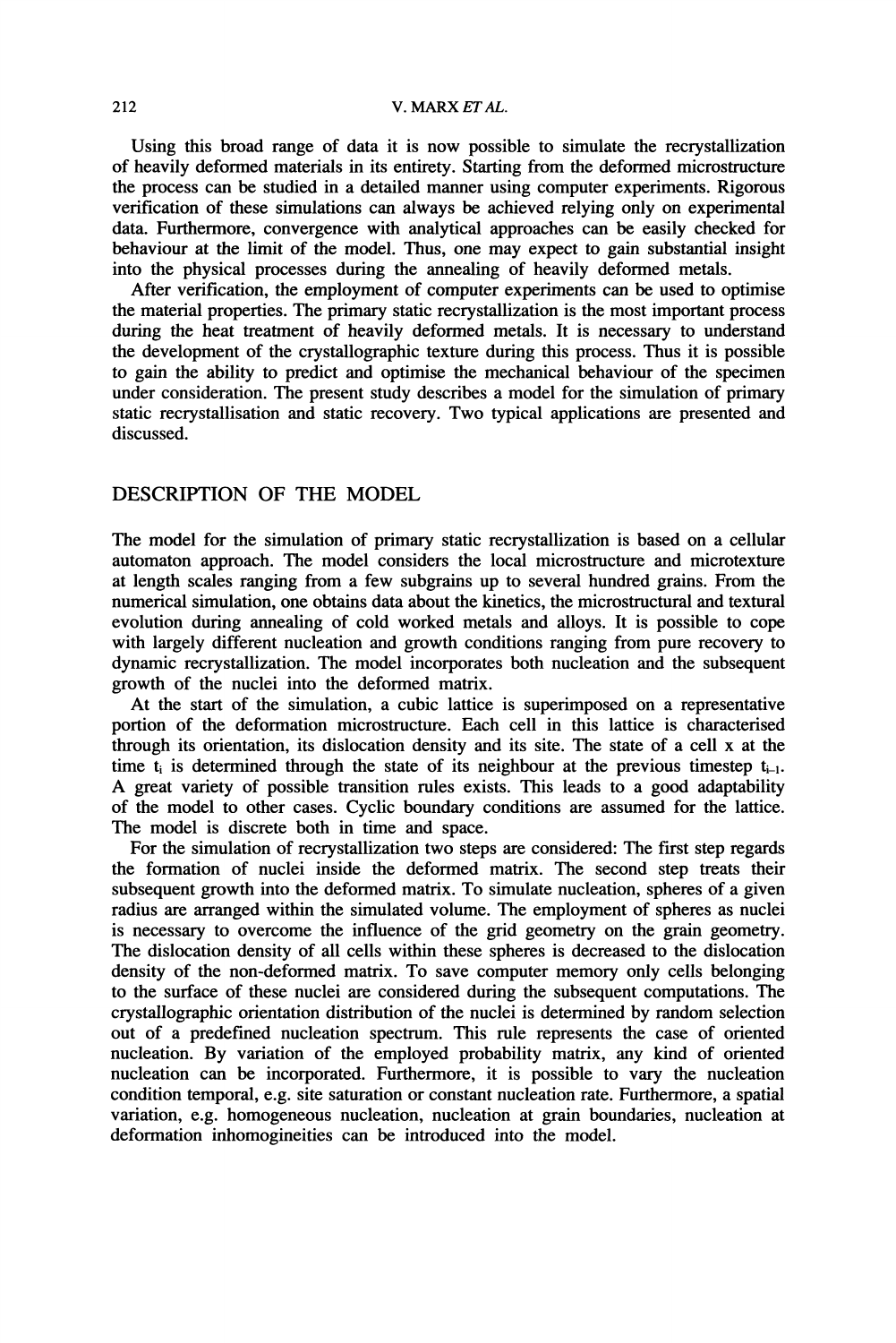Growth of the nuclei into the surrounding deformation matrix is simulated by a displacement of the cells belonging to their surface. The direction of growth is the normal direction of the surface element taken into consideration. The growth velocity depends on the driving force and the grain boundary mobility. Both physical characteristics are entirely independent. The former property is defined through the dislocation density of the deformed matrix. The dislocation arrangement is not yet considered. The latter property is defined in terms of the misorientation between a growing nucleus and the surrounding matrix. All cells in the surface of a growing nucleus are displaced into the surrounding matrix according to their growth velocity and form the new surface of the nucleus. All non-recrystallized cells that are encountered by the moving surface are marked as being recrystallized.

Upon impingement of two recrystallized grains the growth of these nuclei stops. The simulation is stopped, when the entire matrix consists of recrystallized cells. However, in case of strong competitive recovery it is conceivable, that primary recrystallization comes to an end, although some areas of the deformation matrix have not been removed by moving large angle grain boundaries. Post-processing of the simulation data yields information on texture, grain size distribution, microstructure and kinetics.

The texture description is accomplished through the use of model components. The starting texture is discretised using isotropic scattering model components (Lücke et al., 1981). The grains inside the simulated microstructure are correlated with the texture components in a manner that preserves the volume fraction of these components. Typically about 10 texture components are used for the description of the crystallographic texture. The resulting texture is determined through the volume fractions of the different texture components. It is displayed by means of a Gauss type orientation distribution function (ODF) (Lücke et al., 1981). The scatter width of the isotropic Gauss type components has a strong influence on the quantitative value of the ODF. This value is assumed to be  $10^{\circ}$  for the description of ODFs after recrystallisation, to compensate for the limitation to only a few texture components. Still, the sharpness of the displayed ODFs resulting from simulation tends to be too high when compared to experimental results. Therefore, we mainly concentrate on a qualitative comparison between experimental textures and those obtained from simulation.

### RESULTS AND DISCUSSION

#### Nucleation of Recrystallisation in Aluminium Alloys

One of the problems to which this simulation was applied is the texture development during the recrystallization of aluminium alloys. During the investigation of recrystallization in a two-phase Al-l.8%Cu alloy Engler (1995) found an influence of the initial grain size, i.e. the grain size before cold rolling, on the f'mal recrystallization texture. In the experiments conducted, it was possible to distinguish between two possible nucleation sites. First, nucleation of cube oriented grains can take place at band-like structures comprising mainly orientations near the cube orientation, the so called cube-bands. Additionally, particle stimulated nucleation (PSN) takes place throughout the rest of the matrix. The resulting recrystallisation texture can be interpreted as a superposition of the textures of cube-band nucleated grains and grains that stem from PSN. Since the initial grain size is correlated with the distance between the cube-bands, the influence of this grain size on the resulting texture can be described in terms of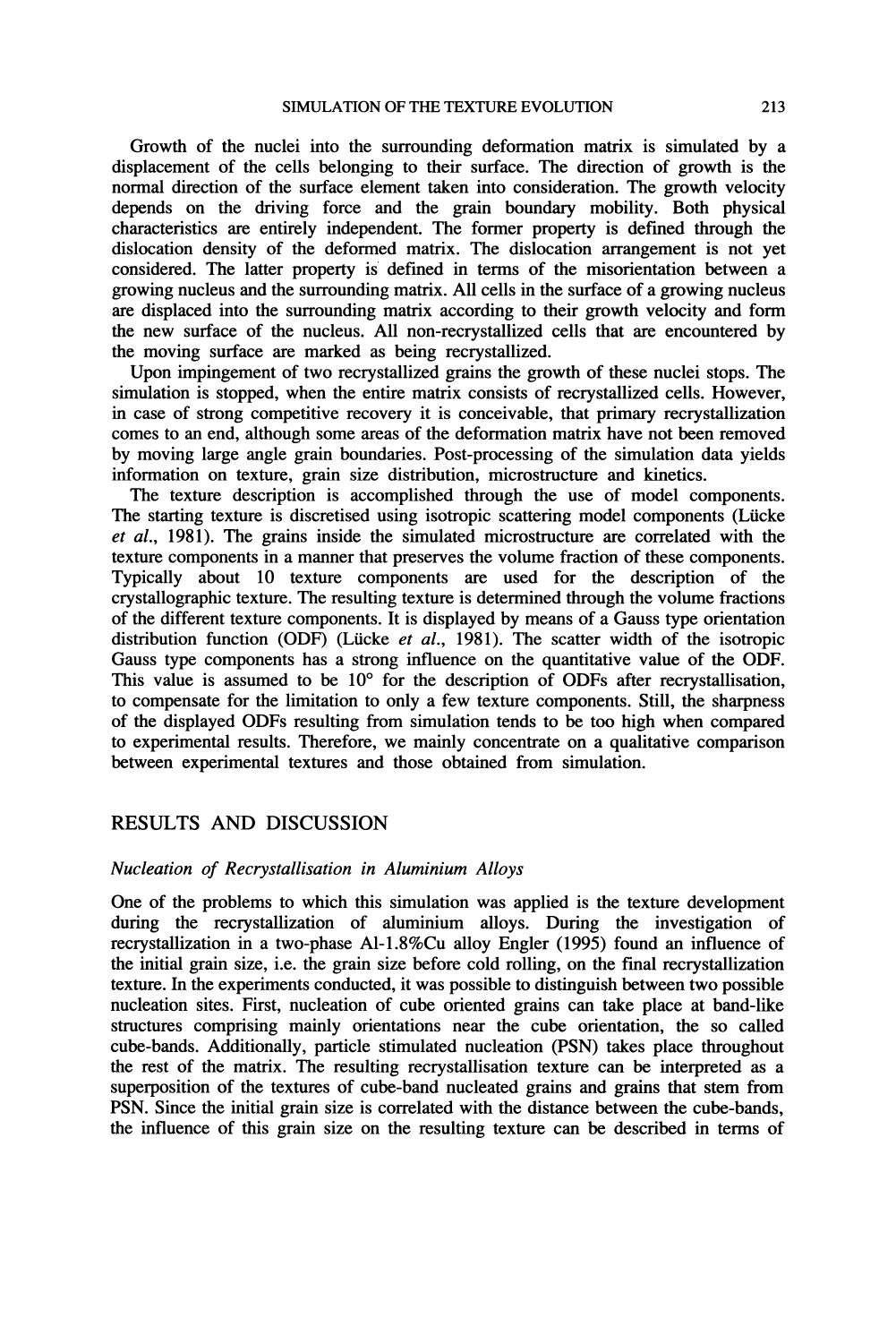a simple model (Figure 1). In this model it is assumed that nuclei which stem from the cube-bands solely show the cube orientation, whereas nuclei forming by PSN show a random texture. This random texture is transformed through the process of growth selection into a texture which resembles the  $40^{\circ}$  <111> rotated rolling texture. Experimental results for narrow and wide spaced cube-bands are shown in Figure 2a and b respectively.

This model was incorporated into the nucleation procedure of the simulation. Small bands inside the simulated space were assumed to nucleate only cube oriented grains. In other parts of the matrix the crystallographic orientation of the nuclei was determined by random. The results are shown in Figure 3. Figure 3a shows the results for wide spaced cube-bands. One can clearly see a texture as would be expected from random nucleation and subsequent growth selection. However if the spacing of the cube-bands becomes more narrow, a higher amount of the cube orientation in the texture is evident (Figure 3b). Thus, the simulation using the aforementioned model yields results very similar to those observed experimentally (Figure 2).

#### Recrystallisation and Recovery in Tantalum

In bcc alloys we are faced with a totally different situation when compared to fcc metals. In these materials static recovery is known to play a major role in their textural evolution. Static recovery leads to a decrease in dislocation density inside a grain without discontinuously changing its crystallographic orientation. This can lead to residue of deformation texture components after annealing.



Cube  $\bigcirc$  PSN



## (a) Fine grained (b) Coarse grained

Figure 1 Schematic sketch of the spatial distribution of cube- and PSN-grains used in the model. (a) fine grained material, (b) coarse grained material.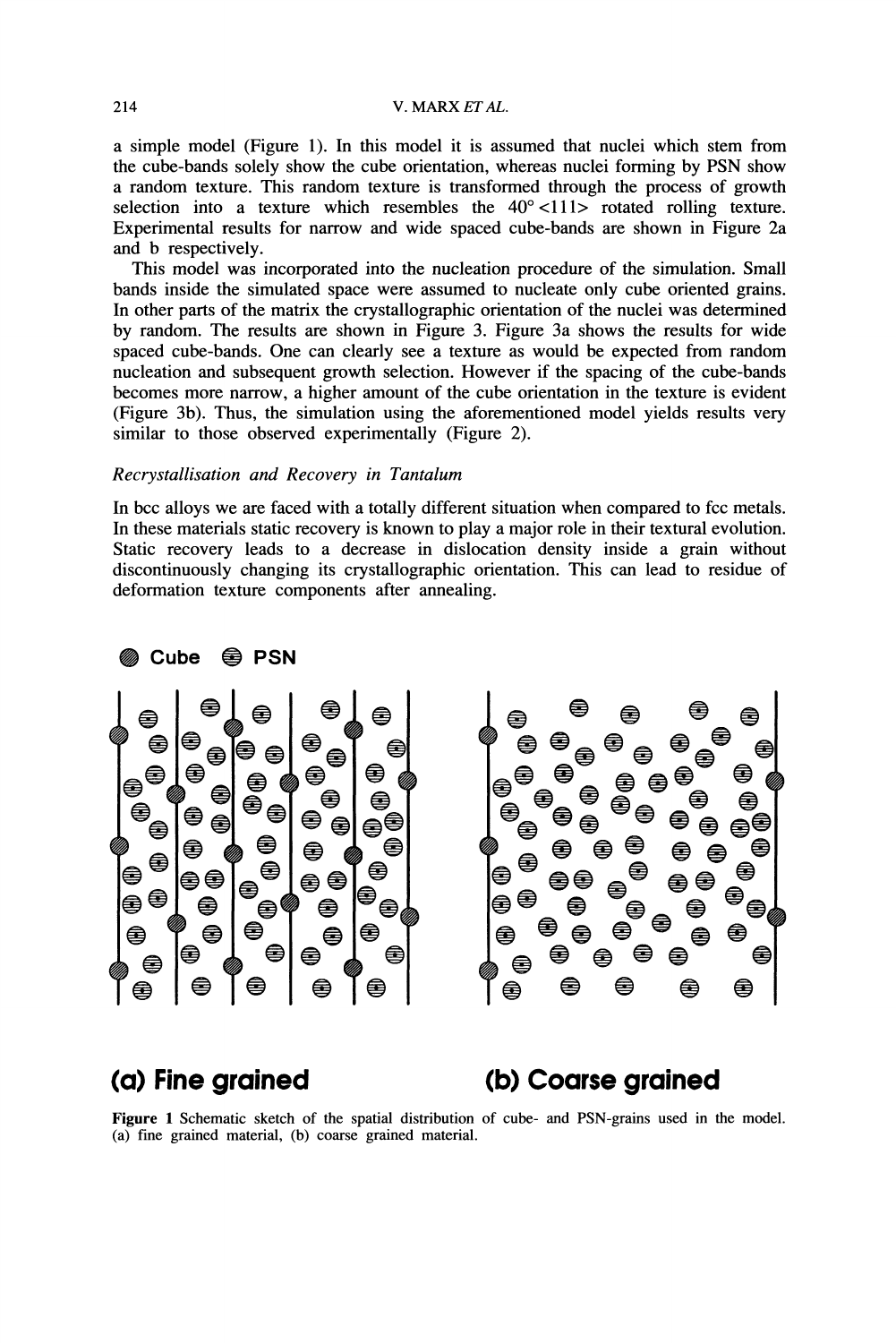

Figure 20DFs of the recrystallisation textures of an overaged, 90% cold rolled A1-1.8% Cu alloy. (a) fine grained material, (b) coarse grained material.



Figure 3 ODFs of the recrystallisation textures obtained by simulation for an Al-1.8% Cu alloy. (a) fine grained material, (b) coarse grained material.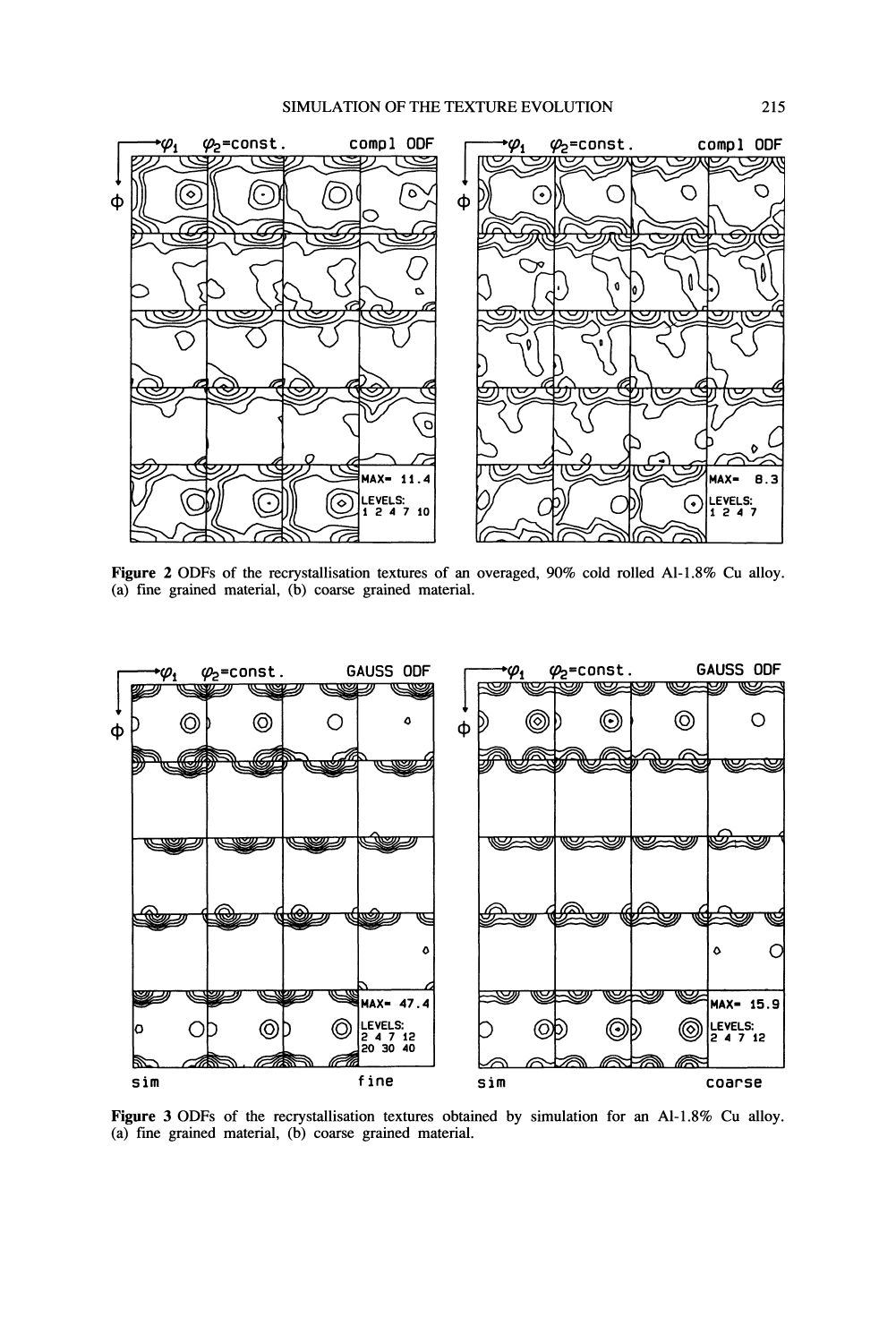Thus, for the simulation of annealing of cold deformed bcc alloys the cellular automaton simulation was complemented by a simulation of static recovery. For the simulation of static recovery we assumed a degradation of dislocation density in all non-recrystallized cells as a function of the annealing time.

$$
\rho(t) = \rho_0 \cdot \exp(-\frac{t}{t_0}) \tag{1}
$$

This decreasing dislocation density leads to a change in the driving force and thus to a lower grain boundary velocity. If the dislocation density inside a simulation cell reaches a critical lower value, i.e. a dislocation density which does not allow further movement of the grain boundary, the corresponding area is identified as being recovered below this critical value. The simulation is terminated when all cells within the grid are either recrystallized or recovered.

The spatial limitation of the model requires an upper ceiling for the maximum displacement distance during one step of the model. In order to retain this limit and to simulate the different kinetics connected with recovery and recrystallization, we incorporated an adaptability of the time increments. The time increment that is associated with one step of the model is determined by the maximum displacement and the maximum grain boundary velocity during this step. The calculation of recovery kinetics takes into account the sum of all time increments.

As a model substance for bcc metals and alloys pure tantalum was chosen in the present study. Tantalum does not show phase transformation between room temperature and its melting point. For the simulation of the microstructural evolution during annealing a grid consisting of  $100<sup>3</sup>$  cells with periodic boundary conditions was used. The initial microstructure consisted of 30 deformed grains scaled by the above mentioned grid. The crystallographic orientations of these grains represent the texture of a cold rolled pure tantalum specimen (Figure 4). In the present study oriented nucleation was held responsible for the development of the recrystallisation texture. Nucleation was assumed to be site saturated and spatially random. The simulation results of calculations without incorporation of the recovery model show good accord with experimental results (Figure 5). The recrystallized specimen shows a strong so called  $\gamma$ -fibre, {111}<110>  $-$  {111}<112>, already weakly present in the cold deformed condition. The  $\alpha$ -fibre,  ${001}$  <110> -  ${111}$  <110>, strongly present in the cold rolled specimen, vanished completely.

The incorporation of recovery into the annealing model showed deviating results. Figure 6a shows the crystallographic texture of a simulated microstructure, consisting of 70% recrystallized and 30% recovered cells. This texture shows the strong  $\gamma$ -fibre, which is typical for recrystallized bcc alloys accompanied by a weaker  $\alpha$ -fibre normally associated with deformed bcc alloys. Since no discontinuous orientation change takes place during static recovery, the  $\alpha$ -fibre can be associated with the recovered deformation matrix, whereas the  $\gamma$ -fibre stems from the recrystallised cells. This type of texture compares well to a pure tantalum sample (Figure 6b) that was 90% cold rolled and annealed at 1000C, slightly lower than the fully recrystallized sample (Figure 5b). This result can be explained in terms of the strongly different kinetics of recrystallization and recovery.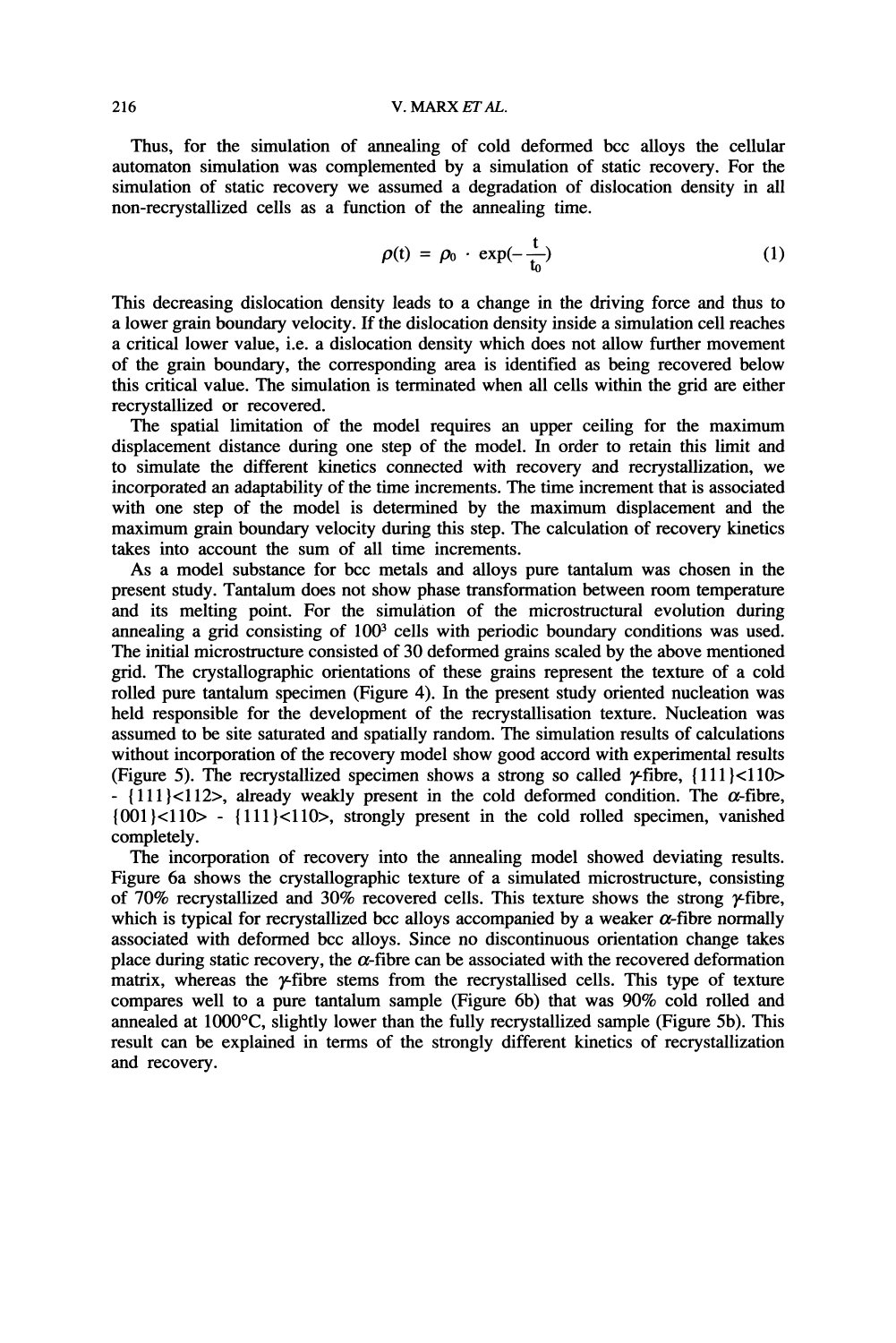

Figure 4 (a) Rolling texture in the centre layer of a 90% cold rolled pure tantalum specimen. (b) Representation of this texture as used as starting texture for the simulation.



Figure 5 (a) Annealing texture of a pure tantalum specimen,  $90\%$  rolled,  $1100\degree C$ , lh. (b) Texture of simulated microstructure after recrystallisation.